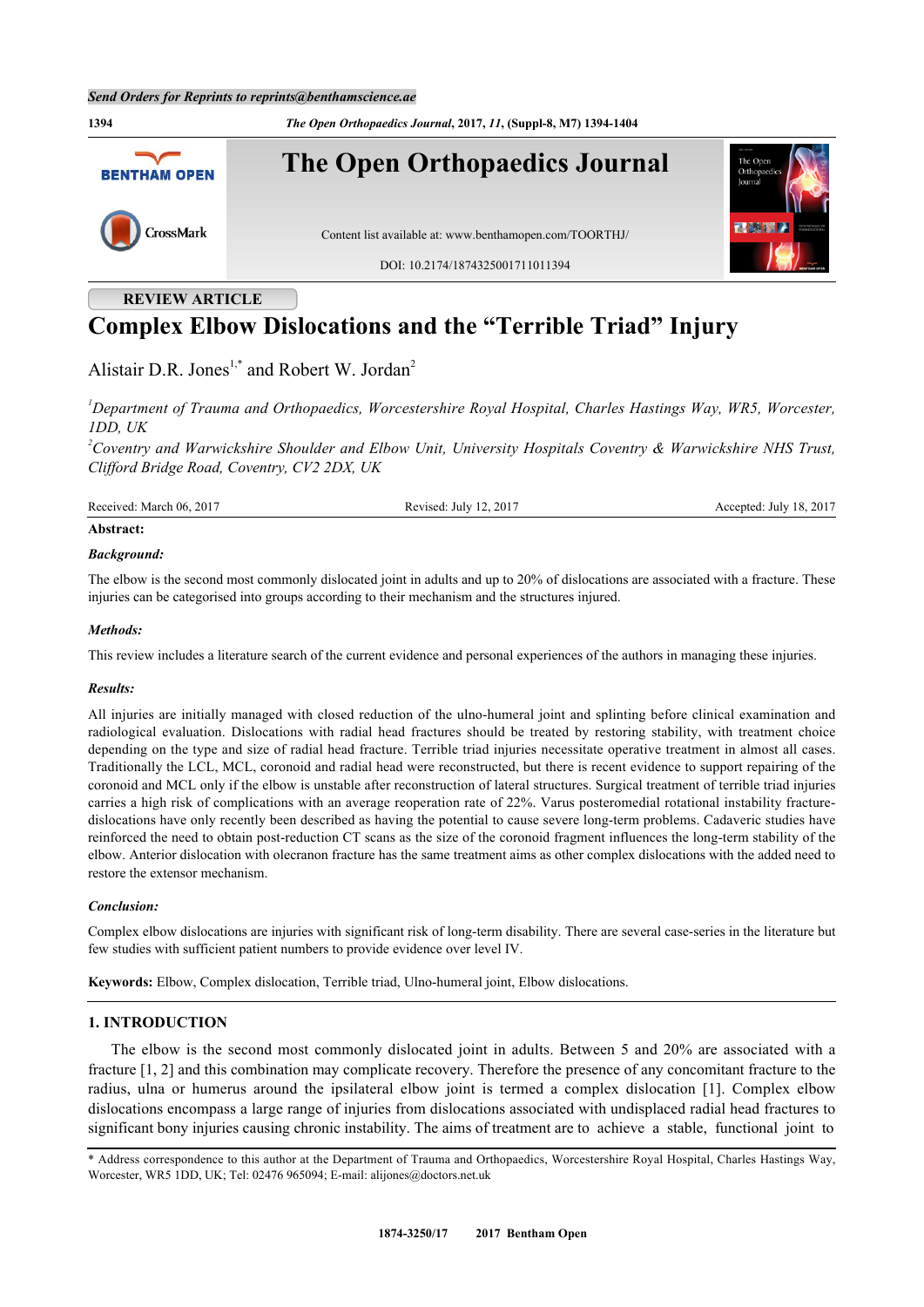allow early comfortable range of motion, and to minimise long-term sequelae. Most activities of daily living can be performed with a flexion/ extension arc of 30-130 degrees, 50 degrees of pronation and 50 degrees of supination [[3](#page-7-2)]. To achieve this, it is important to understand the related anatomy, mechanisms of injury and available operative techniques for these injuries.

#### **2. ANATOMY**

Elbow stability is described in static and dynamic states. When the elbow is at rest, the anatomical structures providing stability are the ulnohumeral joint, medial collateral ligament complex (MCL), Lateral Collateral Ligament Complex (LCL) and the capsule [\[4](#page-7-3)]. These can be tested with passive stress during an examination under anaesthesia. Dynamic stability encompasses the congruity of the articulation when the muscles crossing the elbow joint contract to enable movement [[7](#page-7-4)]. The primary static stabilisers of the elbow are the ulnohumeral articulation, the MCL and the LCL [\[5](#page-7-5)]. Of these, the MCL is the primary stabilizer in flexion, and its removal will cause instability in all positions except extension [[6\]](#page-7-6). The radiohumeral articulation is a secondary stabiliser, providing up to 30% of lateral and anterior stability throughout the flexion arc[[10](#page-7-7), [11\]](#page-7-8). In valgus stress, the MCL is stretched and the radiohumeral joint compressed, making these the primary stabilizers. In varus stress, the LCL and capsule are stretched and the ulnohumeral joint is the primary stabilizer.

Cadaveric studies [\[11](#page-7-8)] have shown that elbow fracture dislocations are most likely to occur in a range between 15 degrees of extension and 30 degrees of flexion. This is where the MCL is least effective. Axial loading across the joint in these positions puts most stress on the anterior part of the ulnohumeral joint causing coronoid fracture and dislocation. The higher the amount of flexion within this arc, the larger the coronoid fragment is likely to be. Loading in flexion over 30 degrees is more likely to instead produce an olecranon fracture.

# **3. MECHANISM OF INJURY**

Approximately 60% of complex dislocations are caused by a fall from standing height, but the fracture pattern is not always one of inherent fragility, and considerable force is required to sustain a complex dislocation in normal bone. This is reflected in two recent reviews of patient data, showing male patients in their fourth or fifth decade [[12,](#page-7-9) [13\]](#page-8-0). The elbow fracture dislocations tend to occur in distinct patterns dependant on the mechanism of injury. Elbow extension with forearm supination and added valgus stress puts most strain on the ulnohumeral joint, radial head and MCL respectively, causing a posterolateral rotational instability pattern of fracture-dislocation which includes posterior dislocation with a radial head fracture and the terrible triad injury with an added coronoid fracture. An axial load to the elbow in extension and a varus stress will cause compression injury to the medial side of the elbow giving rise to coronoid fractures, and tension forces acting laterally causing LCL rupture [[14](#page-8-1)]. With the elbow in more flexion, this pattern can also cause an olecranon fracture. The outcome from this mechanism is termed as varus posteromedial rotational instability. A direct blow to the posterior aspect of the flexed elbow can cause an anterior dislocation with olecranon fracture, as can a hyperextension injury.

# **4. DISLOCATION WITH RADIAL HEAD FRACTURE**

As part of the posterolateral rotational instability pattern of injury, fractures occur as the anterior part of the radial head is driven into the capitellum during dislocation. Fractures can be total articular or partial articular. If fractures are partial articular, they involve the anteromedial facet of the radial head most often, followed by the anterolateral facet [\[15](#page-8-2)]. Fracture dislocations are associated with ligamentous tears and therefore, the function of the radial head as a secondary stabiliser of the elbow joint is important in these types of injuries. Where there is no other fracture and the dislocation is reduced, the treatment should focus less on the function as a stabiliser and more on the function of the radial head in forearm supination and pronation and the prevention of arthrosis [[16,](#page-8-3) [17\]](#page-8-4). Treatment can be non-operative or operative and this will depend on the complexity of the injury as well as the comorbidities of the patient. Nonoperative treatment comprises a period of immobilization to allow fracture healing before joint mobilization with physiotherapy. Immobilisation for more than 4 weeks has been shown to have poor outcomes [[18\]](#page-8-5). Operative treatment can take the form of radial head ORIF, excision or replacement, and in the context of fracture dislocation will usually involve ligamentous repair. Radial head fractures are classified according to the Mason system [[19](#page-8-6)] (Table **[1](#page-2-0)**). Type I and II fractures associated with dislocation have good results when treated with closed reduction or ORIF [[18](#page-8-5)], but fractures with more than 3 fragments do poorly when compared with radial head replacement [[20,](#page-8-7) [21](#page-8-8)]. Better long term results are seen in displaced or comminuted type III fractures treated with radial head replacement rather than excision when there is instability as seen with fracture dislocations [\[21,](#page-8-8) [22](#page-8-9)]. When excision of the radial head is planned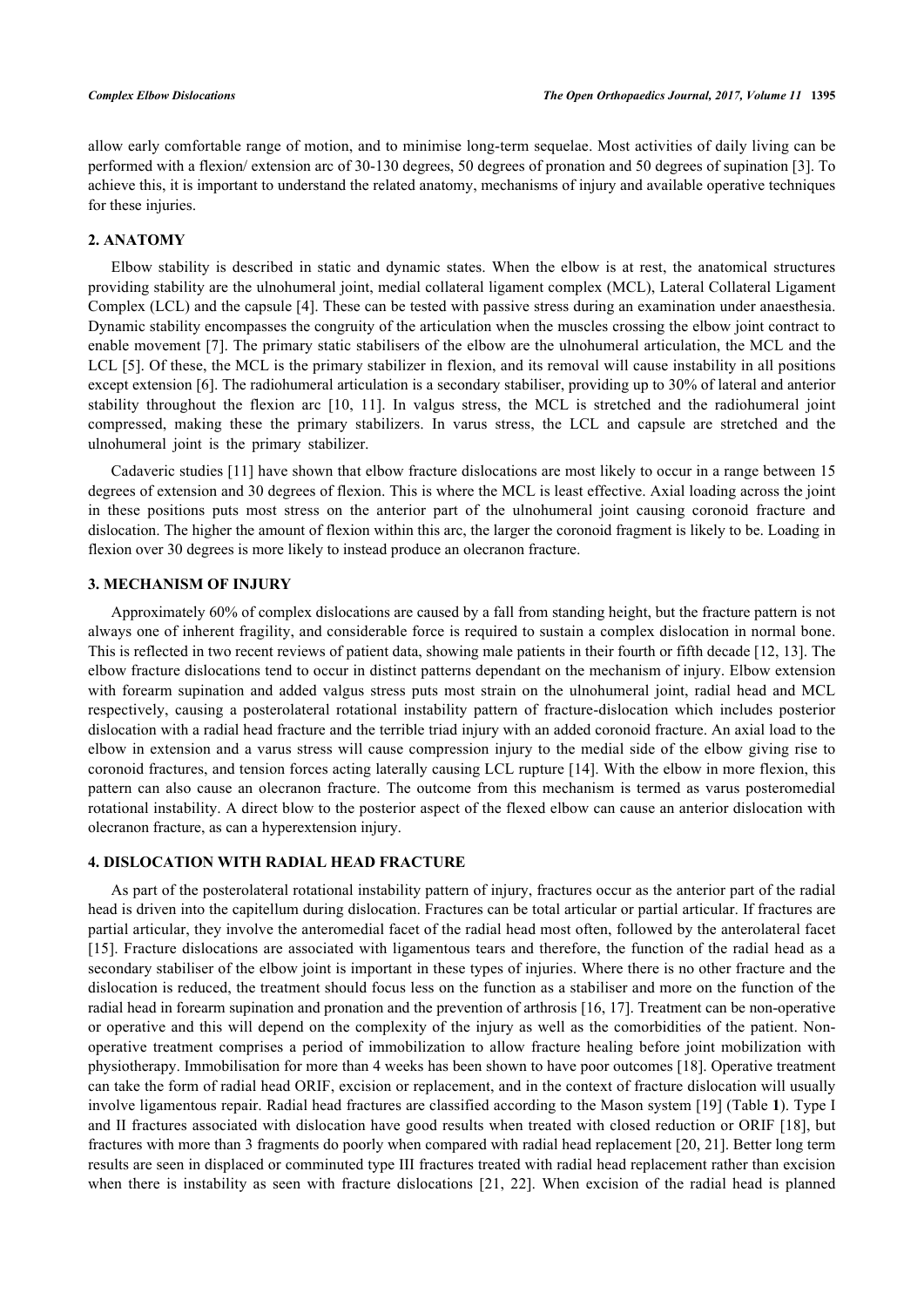following a fracture-dislocation of the elbow, radial head prosthesis should always be available in case there is gross instability in examination after excision.

| <b>Mason Type</b> | <b>Injury Pattern</b>                      |
|-------------------|--------------------------------------------|
|                   | Undisplaced                                |
|                   | Displaced Partial Articular                |
|                   | Multifragmentory/Displaced Total Articular |

#### <span id="page-2-0"></span>**Table 1. The Mason system for classification of radial head fractures.**

#### **5. TERRIBLE TRIAD INJURIES**

The "terrible triad" pattern is so named because the three combined injuries of elbow dislocation, radial head fracture and coronoid fracture significantly increase elbow instability and rate of complications [\[3](#page-7-2) - [6](#page-7-6)]. The stabilizers of the elbow are disrupted from lateral to medial as the forearm supinates and is loaded [[23\]](#page-8-10). The resulting damage to all primary elbow stabilisers and the secondary stabilisers of the capsule and radial head make this an injury that must be identified then treated appropriately to avoid long the term sequelae of chronic instability.

There is no specific classification for the terrible triad injury, but instead the radial head fractures and coronoid fractures are classified separately. The Mason classification [\[19](#page-8-6)] is used for radial head fractures and the Regan & Morrey system for coronoid fractures [[24\]](#page-8-11) (Table **[2](#page-2-1)**). The terrible triad injury most often causes Regan & Morrey type I or II fractures and Mason type II or III fractures [[25,](#page-8-12) [26\]](#page-8-13).

#### <span id="page-2-1"></span>**Table 2. The Regan & Morrey system for classification of coronoid fractures.**

| Type | <b>Injury Pattern</b>                           |
|------|-------------------------------------------------|
|      | Coronoid tip fractures                          |
|      | Fracture of less than 50% of height of coronoid |
| Ш    | Fracture of more than 50% of height of coronoid |

Terrible triad injuries usually necessitate operative treatment but there has been some success with non-operative management in carefully selected patients with minimal displacement of the radial and coronoid fragments [[27,](#page-8-14) [28\]](#page-8-15). These had a concentric reduction with stability beyond 30 degrees of extension after closed reduction. Coronoid fractures were small and well reduced, with radial head fractures small enough not to cause a block to rotation. 25% in one patient series [\[27\]](#page-8-14) and 18% in another patient series [[28](#page-8-15)] needed delayed operative intervention after nonsurgical treatment of a terrible triad injury. 36% had arthrosis on radiographs at follow up. Non-operative treatment involved mobilization of the elbow through its stable range using a hinged brace for 4-8 weeks. Prolonged immobilization in plaster for longer than 4 weeks is detrimental [\[18](#page-8-5)].

Operative treatment is often complex and should follow a thorough preoperative clinical and radiological assessment. CT scan of the elbow should be performed to assess the suitability of radial and coronoid fractures for repair or replacement [[29\]](#page-8-16) (Figs. **[1](#page-2-2)** and **[2](#page-3-0)**). Treatment within a week has been shown to be preferable to delayed or subacute operation (mean delay 7 weeks) as a better flexion arc is achieved postoperatively [[30](#page-8-17)]. Traditionally, all damaged structures are repaired, including repair of the LCL to the lateral epicondyle, radiohumeral joint ORIF or replacement, coronoid process repair, MCL reconstruction [\[32\]](#page-8-18) and capsular repair [[34](#page-8-19)]. Recent studies [[31,](#page-8-20) [33](#page-8-21)] have shown that reconstruction of the MCL is unnecessary in patients with a stable joint after repair of other structures, and that coronoid fractures do not need to be fixed if there is stability in the range of motion after repair of lateral structures.

<span id="page-2-2"></span>Repair can be carried out through a single lateral incision if the radial head is to be replaced, as the coronoid can be accessed through the defect left by the excised radial head. A double incision technique is used if the radial head is to be fixed or if the surgeon tests stability after lateral reconstruction when deciding if to proceed to medial and coronoid repair. Usual technique is shown in Fig. (**[3](#page-3-1)**). The coronoid can be repaired using sutures, anchors or screws depending on the size of the fragment and exposure. The fixation should be solid enough to allow an early range of movement without instability, and does not need to be anatomically reduced. The "suture lasso" technique has been shown to have a lower rate of malunion and a higher stability than screw fixation or using suture anchors [\[35](#page-9-0)].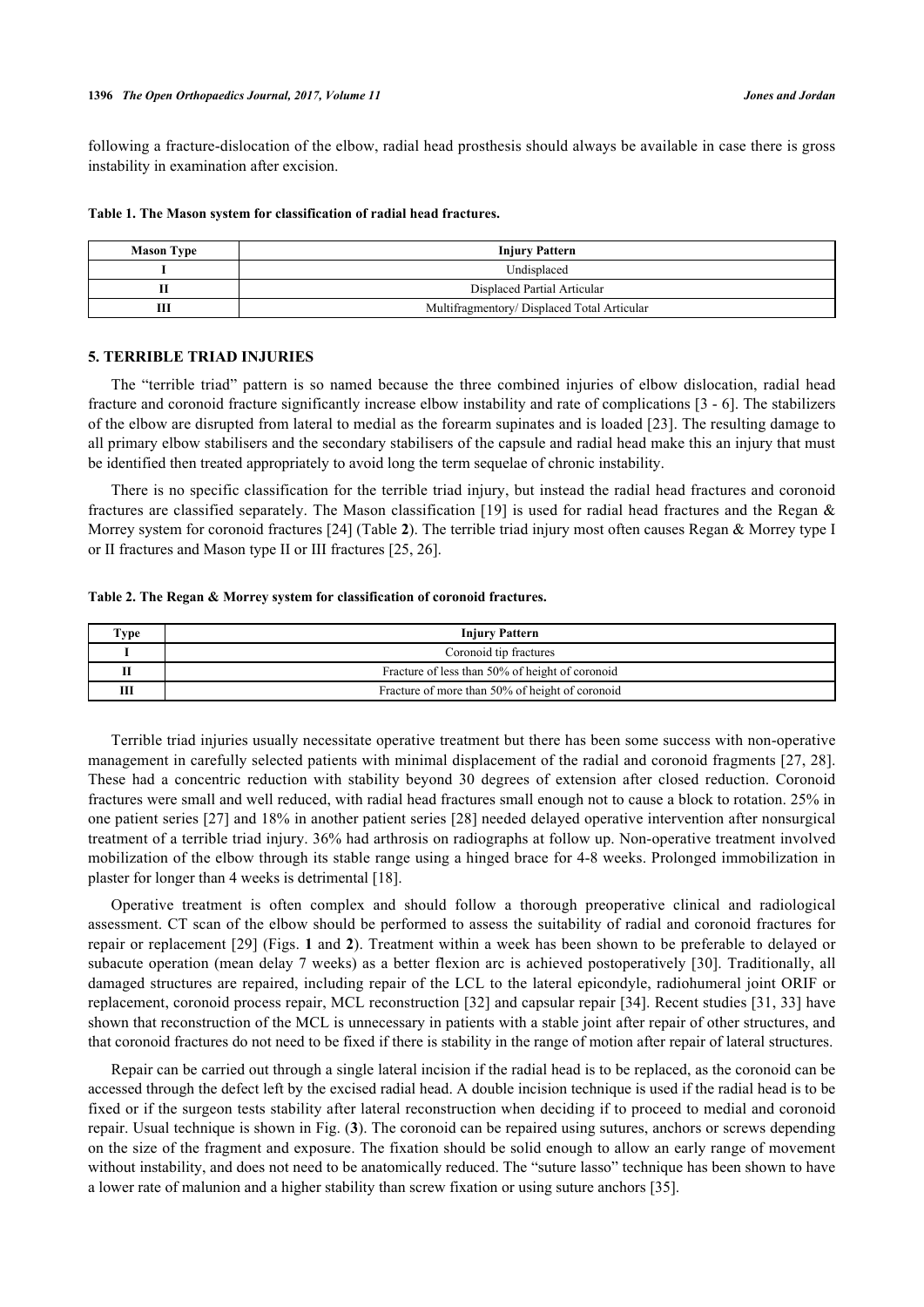

Fig. (1). Terrible triad injuries may appear benign on plain radiographs.

<span id="page-3-1"></span><span id="page-3-0"></span>

Fig. (2). The CT scan shows a comminuted radial head fracture and coronoid fracture.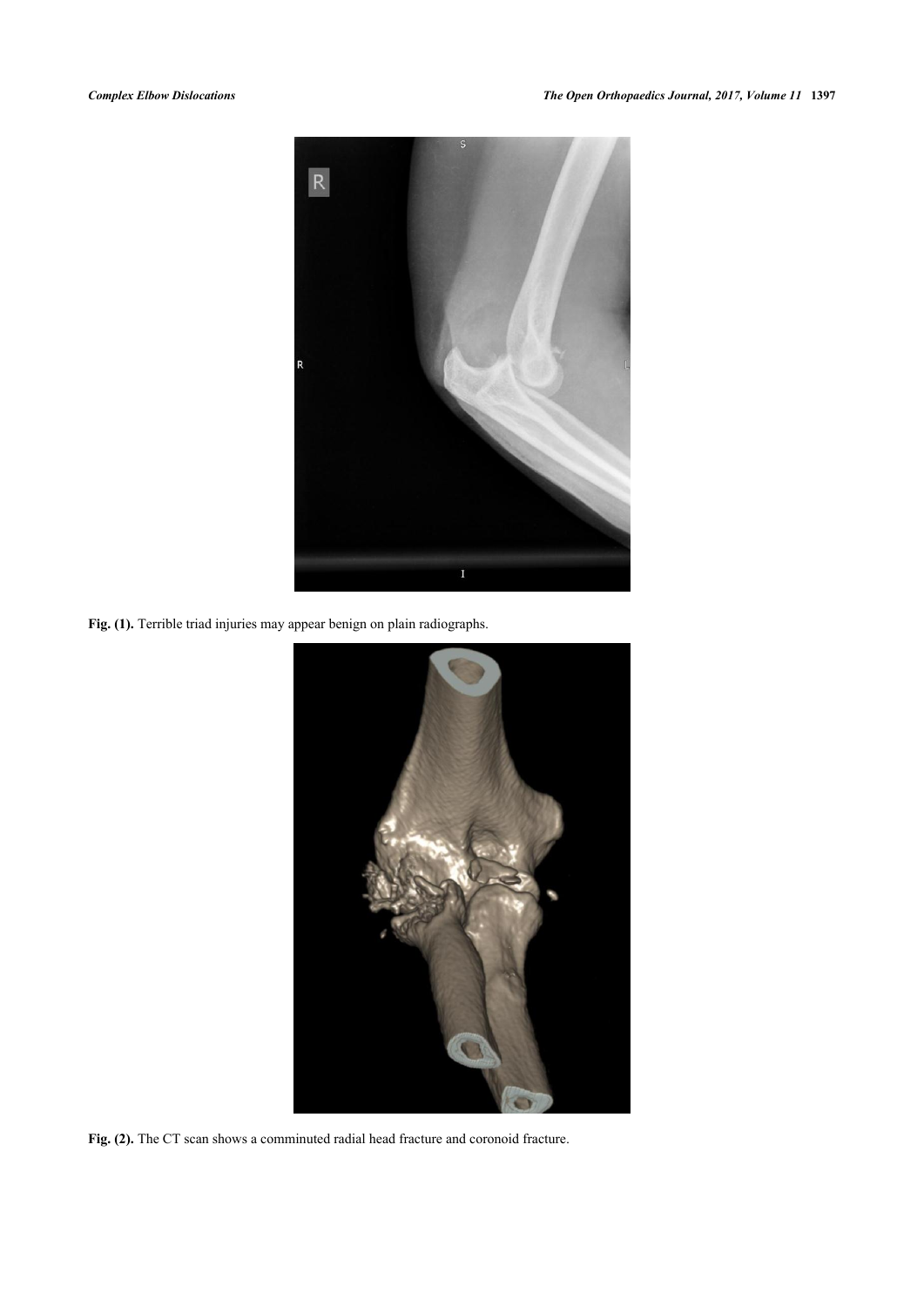

**Fig. (3).** Algorithm for surgical treatment of terrible triad elbow injuries.

Following radial head replacement or ORIF the LCL should be repaired to the lateral condyle using suture anchors or transosseous sutures (Figs. **[4](#page-4-0)** and **[5](#page-4-1)**). If the elbow is unstable after repair of the coronoid, radiohumeral joint and LCL then the MCL can be repaired. Some surgeons advocate prophylactic decompression of the ulnar nerve during this stage [\[36](#page-9-1)]. The use of a hinged external fixator in persistent instability has been shown to improve outcomes [[37,](#page-9-2) [38\]](#page-9-3). This is usually left on for 4 weeks with extension limited to 30 degrees. The flexion arc can be increased on a weekly basis, and this can be continued in a hinged brace on removal of the external fixator. If a static external fixator is used it should be limited to less than three weeks because of the propensity of the joint to become stiff.

<span id="page-4-1"></span><span id="page-4-0"></span>

**Fig. (4).** Anteroposterior and lateral radiographs after radial head replacement and lateral collateral ligament repair.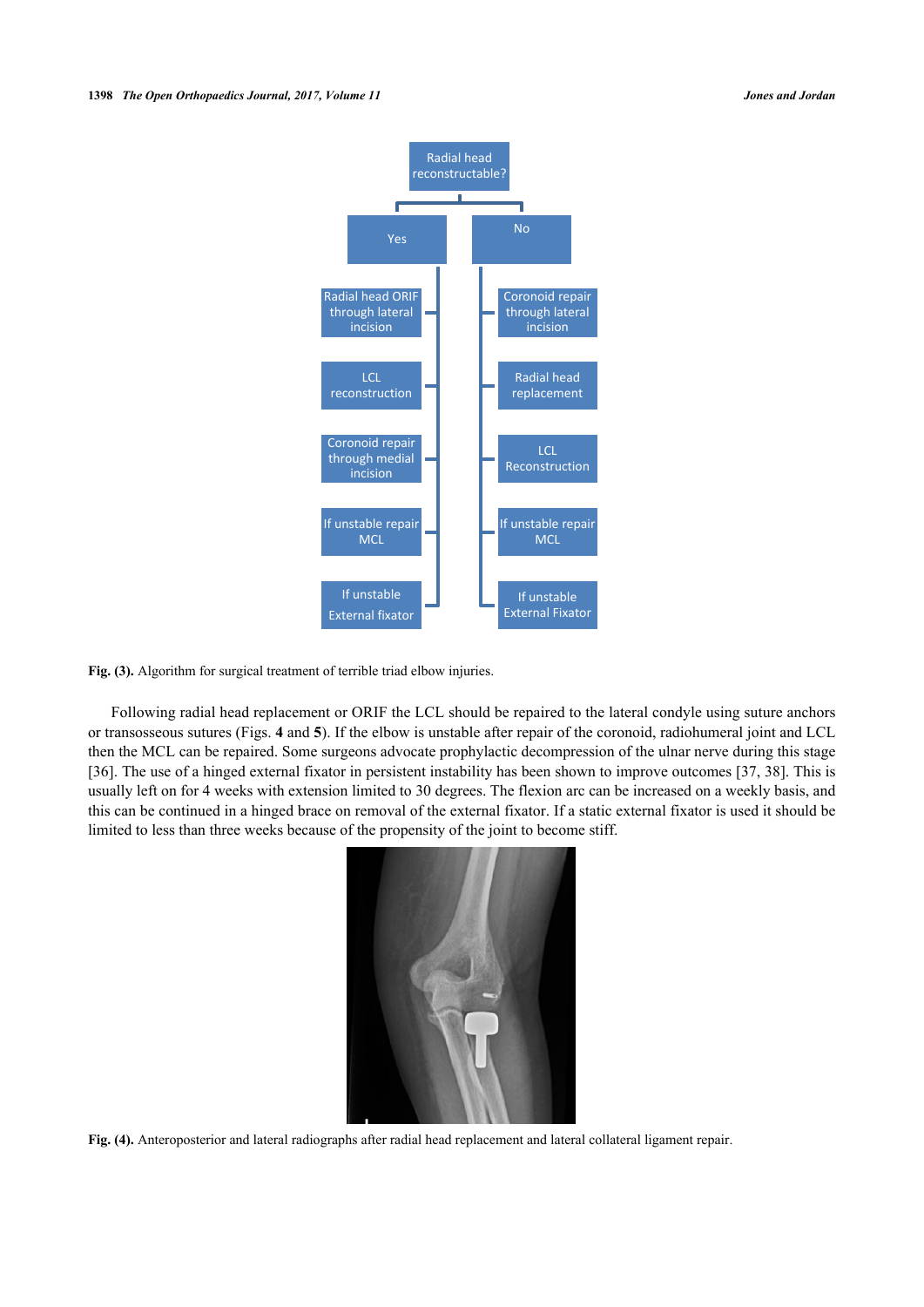

**Fig. (5).** Anteroposterior and lateral radiographs after radial head replacement and lateral collateral ligament repair.

Surgical treatment of terrible triad injuries carries a high complication rate with an average of 22% reoperation rate [\[39](#page-9-4)]. Complications include redislocation [[6\]](#page-7-6) or instability due to LCL rerupture [[40](#page-9-5)], arthrosis [[6,](#page-7-6) [36](#page-9-1)], non-union of radial head ORIF [[41\]](#page-9-6), ulnar neuropathy [[30](#page-8-17), [31](#page-8-20), [42](#page-9-7)], radial neuropraxia [\[43\]](#page-9-8) and heterotopic ossification [\[44\]](#page-9-9). The presence of arthrosis after operation for terrible triad injuries was 11.2% [[39\]](#page-9-4) in comparison to 36% in a separate study of non-operative treatment [\[28](#page-8-15)].

# **6. VARUS POSTEROMEDIAL ROTATIONAL INSTABILITY FRACTURE- DISLOCATIONS**

These injuries are sustained with varus force to the elbow, causing LCL rupture and compression medially. Medial compression with varus stress characteristically produces a fracture of the anteromedial facet of the coronoid process (AMCF) [[26\]](#page-8-13). Loss of these stabilisers causes subluxation or dislocation and arthrosis if left untreated [\[45](#page-9-10)]. This injury pattern has only recently been recognised as having the propensity to cause long term instability and arthrosis [[45\]](#page-9-10), and approaches to treating the injury are developing. Anteromedial facet factures can be classified according to the O'Driscoll System (Table **[3](#page-5-0)**). Cadaveric studies have shown that the size of the anteromedial coronoid fragment is significant in predicting long term stability [[46\]](#page-9-11).

| Subgroup |                                                       |
|----------|-------------------------------------------------------|
|          | Fracture of the Anteromedial Rim                      |
|          | Fracture of the Anteromedial rim and tip              |
|          | Fracture of the Anteromedial rim and sublime tubercle |

#### <span id="page-5-0"></span>**Table 3. O'Driscoll Classification of anteromedial coronoid fractures.**

Subtype I fractures were almost as stable as a normal elbow in varus/ valgus stress and flexion/ extension when the LCL was repaired. Subtype II fractures less than 2.5mm in size were stable in flexion/ extension but unstable in varus position. The instability worsened with a larger 5mm fragment, with instability in varus and valgus positions. Subtype III fractures are unstable in varus stress and flexion/ extension even when the LCL has been repaired. These findings stress the importance of obtaining CT scans after initial reduction to assess the size and type of coronoid fracture. Nonoperative treatment has been shown to be successful in patients with small minimally displaced coronoid fractures [[47\]](#page-9-12). Operative treatment is necessary for larger fragments and where there is instability with smaller fragments treated nonoperatively. The aim of surgery is to stabilise the joint by repairing either the LCL, coronoid fragment or both structures. There is conflicting evidence for the operative strategy; some centres advocate repair of the AMCF with LCL repair only if there is then instability on varus stress[[48\]](#page-9-13), and others advocate repair based on O'Driscoll classification [[49\]](#page-9-14). Repair based on classification reinforces the findings from cadaveric studies [\[46\]](#page-9-11). Good outcomes were achieved with LCL repair only for Subgroup 1 fractures, and AMCF fixation and LCL repair for subgroup II and III Injuries. AMCF repair is usually with buttress plating and screw fixation.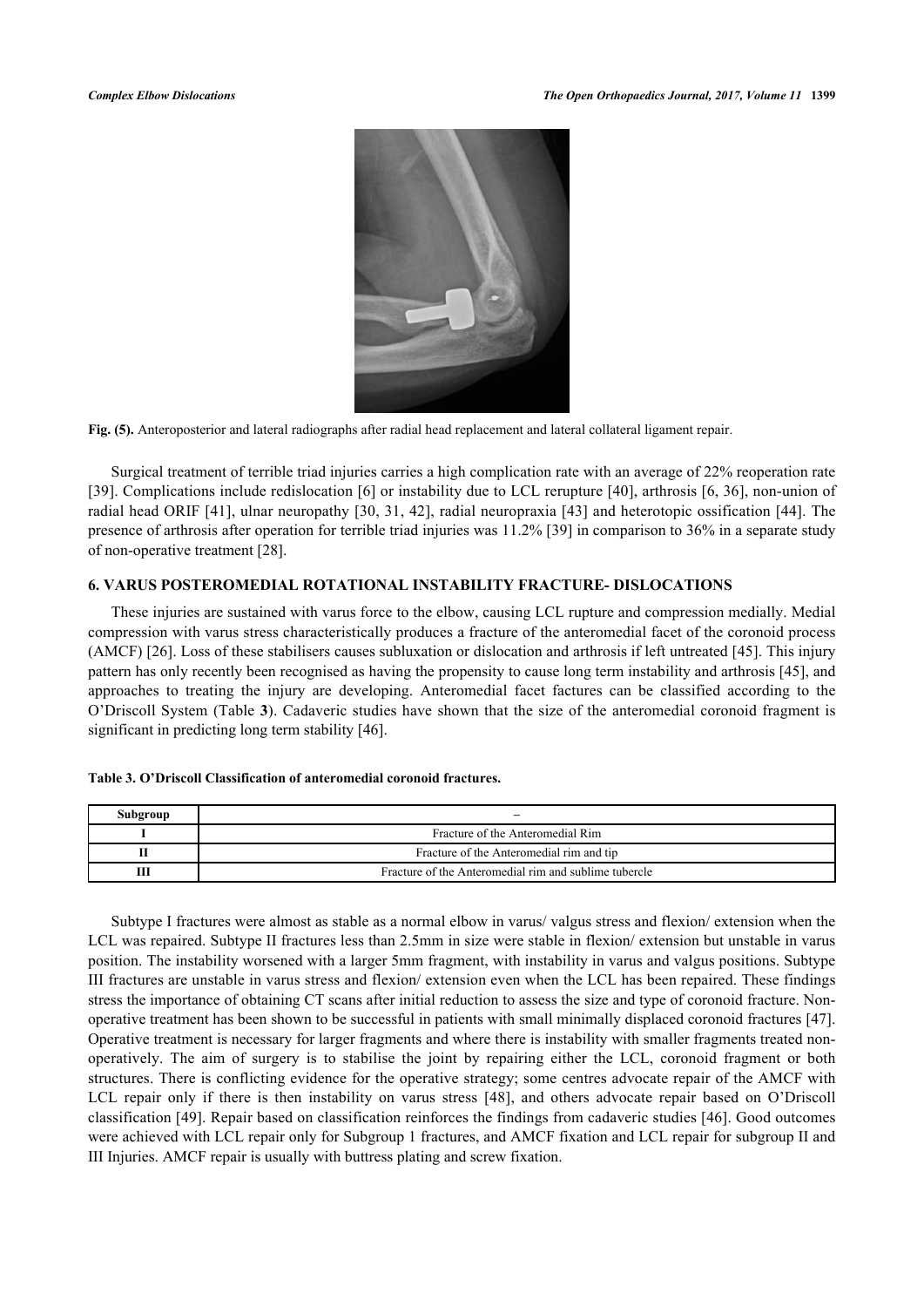#### **7. ANTERIOR DISLOCATION WITH OLECRANON FRACTURE**

These complex trans-olecranon fracture dislocations are relatively uncommon [\[50](#page-9-15)]. A direct blow to the flexed elbow can cause an anterior displacement of the ulna with resulting olecranon fracture. Hyperextension can also cause anterior dislocation, as the ulna is levered past the anterior humeral edge and the olecranon fragment pulled posteriorly by triceps as the humerus is driven through the olecranon. These are high energy injuries often caused by road traffic collisions [[51,](#page-9-16) [52\]](#page-9-17) and are associated with concomitant ipsilateral elbow injuries, such as segmental fracture in over 80% [\[53\]](#page-9-18). If an anteromedial coronoid fracture is seen with olecranon fracture and history of dislocation then the mechanism is more likely one causing varus posteromedial rotational instability, and should be treated as such with coronoid and/ or LCL repair with additional olecranon fixation. Treatment aims to restore the articular surface and extension mechanism of the elbow. Primary closed reduction should first be performed followed by CT scanning of the elbow to assess for other injuries that could lead to instability. Operative treatment is usually with tension band wiring or plate fixation followed by early mobilisation. The tension band principle relies on a solid buttress on the articular surface of the olecranon, and is not suitable in severe comminution. When used it should be followed by early mobilisation which is most effective at 30-120 degrees of active extension [[54\]](#page-9-19). In severely comminuted fractures bone grafting may be necessary [\[55](#page-10-0), [56](#page-10-1)]. Even in severely comminuted injuries, the primary aim of surgery should remain to restore the trochlear notch of the olecranon, as good outcomes can still be achieved [\[57,](#page-10-2) [59](#page-10-3)]. If reconstruction of the olecranon is not possible because of severe comminution, osteoporotic bone, concomitant injuries or patient factors then delayed fragment excision and triceps advancement may be used to salvage the extensor mechanism [[59](#page-10-3)]. Frequent complications include arthrosis in up to 70% and ulnar nerve dysfunction in up to 25% of patients [\[60](#page-10-4)].

# **8. OTHER COMPLEX DISLOCATIONS**

Other patterns of injury may exist and case reports reflect the multitude of ways in which forces can disrupt the elbow joint. Posterior dislocation with olecranon fracture has been described with [[61\]](#page-10-5) and without coronoid fracture [\[62](#page-10-6)]. There have also been reported terrible triad fractures with triceps avulsion [\[65\]](#page-10-7). These injuries were associated with high energy mechanisms. A variant of the posterior dislocation has been described with biepicondylar humeral fracture in a seventeen year old male patient [\[63\]](#page-10-8), and also with radial shaft fracture and radial head dislocation [\[64\]](#page-10-9). This highlights the need of the surgeon to thoroughly assess the patient with routine examination of structures around the elbow that are not usually associated with complex dislocation. The importance of examining the joint below and above that affected by injury is highlighted in a case report of a young man with dislocation of the elbow and a missed fracture dislocation of the carpus (floating forearm) [\[66](#page-10-10)]. These cases are uncommon, but remind us that elbow fracture dislocations and terrible triad injuries are often high-energy, and patients often have concomitant fractures or soft tissue injuries in the ipsilateral limb that may delay recovery if missed. Treatment in all these case reports is based on the aim of reconstruction of joint congruency and stabilising structures.

#### **9. DISCUSSION**

The pathoanatomy and mechanism of complex dislocations and terrible triad injuries is well understood due to investigations with cadaveric studies [[11,](#page-7-8) [46](#page-9-11)]. Subsequently the structures acting as primary (ulnohumeral joint, MCL, LCL) and secondary (radiohumeral joint, capsule, muscles and tendons crossing the joint) stabilisers have been better understood. Although there is no formal classification system for complex dislocations, these studies have led to a broad division based on the mechanism of injury and direction of instability. There is consensus opinion in the literature that elbow complex dislocations should be managed by immediate primary closed reduction followed by a thorough clinical examination and CT scan of the elbow. There is also consensus opinion that dislocations with radial head fracture should be treated with radial head replacement in Mason III injuries or Mason II fractures where the joint cannot be reconstructed [\[20](#page-8-7) - [22](#page-8-9)]. Terrible triad injuries were initially treated with operative repair of all the damaged structures; LCL, Radial head, coronoid and MCL. There seems to be a trend in the literature towards repairing lateral structures only, applying stress to the joint then only repairing medial structures if there is instability [\[31](#page-8-20) - [34](#page-8-19)]. The term "terrible triad" was only coined in 1996, and the long term outcomes of its more conservative operative treatment has not been shown in large series. As a relatively uncommon injury there are no randomised controlled trials in the literature to assess the best surgical algorithm. Whichever algorithm is followed the aim of surgery is the same: to achieve an outcome where the joint is stable and has a pain free functional range of motion. The importance of AMCF and LCL injuries in causing long term instability and arthrosis has only been recognised in the last decade. Several studies [[45](#page-9-10), [46,](#page-9-11) [48,](#page-9-13) [49\]](#page-9-14) have investigated this pattern of fracture-dislocation and describe effective operative management. Evidence for coronoid fixation seems robust, but the absence of studies with large numbers of patients means the optimal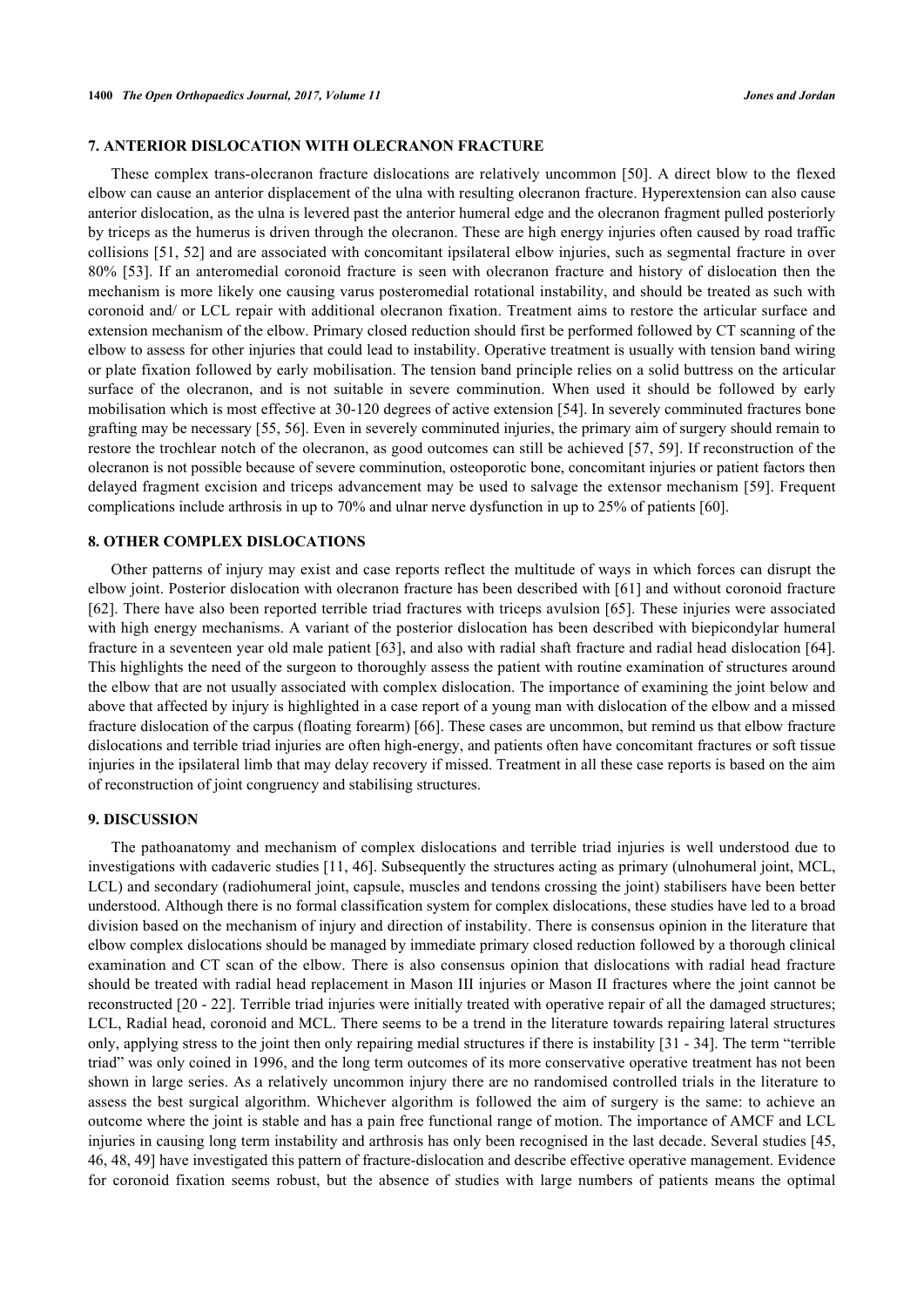operative treatment for anteromedial coronoid rim fractures is still in doubt, with the largest study only providing level III evidence. Treatment of olecranon fracture dislocations is well established. After closed reduction of the dislocation the treatment is the same as for a simple olecranon fracture; restoration of the articular surface with internal fixation and early mobilisation [\[56](#page-10-1), [57](#page-10-2), [60](#page-10-4)].

# **CONCLUSION**

Complex elbow dislocations are injuries with significant risk of long-term disability, which may be made worse with inappropriate treatment due to a missed diagnosis. It is essential to perform a thorough examination of the patient bearing in mind that complex dislocations are frequently high-energy injuries. CT scanning as an adjunct to diagnosis is invaluable as the true nature of radial head and coronoid fractures may not be apparent on plain radiographs. There is no unifying classification system for complex dislocations or terrible triad injury. The creation of the trauma network in the UK has concentrated subspecialists geographically and this will lead to more opportunities for collaborative research in these relatively uncommon but severe injuries.

# **CONSENT FOR PUBLICATION**

Not applicable.

# **CONFLICT OF INTEREST**

The authors declare no conflict of interest, financial or otherwise.

# **ACKNOWLEDGEMENTS**

Declared none.

#### **REFERENCES**

- <span id="page-7-0"></span>[1] Hildebrand KA, Patterson SD, King GJ. Acute elbow dislocations: Simple and complex. Orthop Clin North Am 1999; 30(1): 63-79.
- <span id="page-7-1"></span>[2] O'Driscoll SW. Elbow dislocations. In: Morrey Bf, Sanchez-Sotelo J, eds. The elbow and its disorders. 4<sup>th</sup> ed. Philadelphia: Saunders Elsevier, 2009; pp. 436-449. [\[http://dx.doi.org/10.1016/B978-1-4160-2902-1.50033-4](http://dx.doi.org/10.1016/B978-1-4160-2902-1.50033-4)]
- <span id="page-7-2"></span>[3] Hotchkiss RN. Fractures and dislocations of the elbow. In: C.A. Rockwood, Jr. D.P. Green, R.W. Bucholz, J.D. Heckman (Eds.) Rockwood and Green's fractures in adults.  $4<sup>th</sup>$  ed. Lippincott-Raven, Philadelphia; 1996; vol. 1, pp. 929–1024.
- <span id="page-7-3"></span>[4] Josefsson PO, Gentz CF, Johnell O, Wendeberg B. Surgical versus non-surgical treatment of ligamentous injuries following dislocation of the elbow joint. A prospective randomized study. J Bone Joint Surg Am 1987; 69(4): 605-8. [\[http://dx.doi.org/10.2106/00004623-198769040-00018](http://dx.doi.org/10.2106/00004623-198769040-00018)] [PMID: [3571318\]](http://www.ncbi.nlm.nih.gov/pubmed/3571318)
- <span id="page-7-5"></span>[5] Pugh DM, Wild LM, Schemitsch EH, King GJ, McKee MD. Standard surgical protocol to treat elbow dislocations with radial head and coronoid fractures. J Bone Joint Surg Am 2004; 86-A(6): 1122-30. [\[http://dx.doi.org/10.2106/00004623-200406000-00002](http://dx.doi.org/10.2106/00004623-200406000-00002)] [PMID: [15173283\]](http://www.ncbi.nlm.nih.gov/pubmed/15173283)
- <span id="page-7-6"></span>[6] Ring D, Jupiter JB, Zilberfarb J. Posterior dislocation of the elbow with fractures of the radial head and coronoid. J Bone Joint Surg Am 2002; 84-A(4): 547-51. [\[http://dx.doi.org/10.2106/00004623-200204000-00006](http://dx.doi.org/10.2106/00004623-200204000-00006)] [PMID: [11940613\]](http://www.ncbi.nlm.nih.gov/pubmed/11940613)
- <span id="page-7-4"></span>[7] Regan WD, Korinek SL, Morrey BF, An KN. Biomechanical study of ligaments around the elbow joint. Clin Orthop Relat Res 1991; (271): 170-9. [PMID: [1914292\]](http://www.ncbi.nlm.nih.gov/pubmed/1914292)
- [8] Morrey BF, Askew LJ, Chao EY. A biomechanical study of normal functional elbow motion. J Bone Joint Surg Am 1981; 63(6): 872-7. [\[http://dx.doi.org/10.2106/00004623-198163060-00002](http://dx.doi.org/10.2106/00004623-198163060-00002)] [PMID: [7240327\]](http://www.ncbi.nlm.nih.gov/pubmed/7240327)
- [9] Bryce CD, Armstrong AD. Anatomy and biomechanics of the elbow. Orthop Clin North Am 2008; 39(2): 141-54. [\[http://dx.doi.org/10.1016/j.ocl.2007.12.001\]](http://dx.doi.org/10.1016/j.ocl.2007.12.001)
- <span id="page-7-7"></span>[10] Schwab GH, Bennett JB, Woods GW, Tullos HS. Biomechanics of elbow instability: The role of the medial collateral ligament. Clin Orthop Relat Res 1980; (146): 42-52. [PMID: [7371268\]](http://www.ncbi.nlm.nih.gov/pubmed/7371268)
- <span id="page-7-8"></span>[11] Wake H, Hashizume H, Nishida K, Inoue H, Nagayama N. Biomechanical analysis of the mechanism of elbow fracture-dislocations by compression force. J Orthop Sci 2004; 9(1): 44-50. [\[http://dx.doi.org/10.1007/s00776-003-0735-6\]](http://dx.doi.org/10.1007/s00776-003-0735-6) [PMID: [14767704](http://www.ncbi.nlm.nih.gov/pubmed/14767704)]
- <span id="page-7-9"></span>[12] Kevin Bohn MS, Kyros Ipaktchi MD, Meryl Livermore MD, Jue Cao, Rodrigo Banegas. Current Treatment Concepts for "Terrible Triad" Injuries of the Elbow. Orthopedics. 2014; 37(12): 831-7.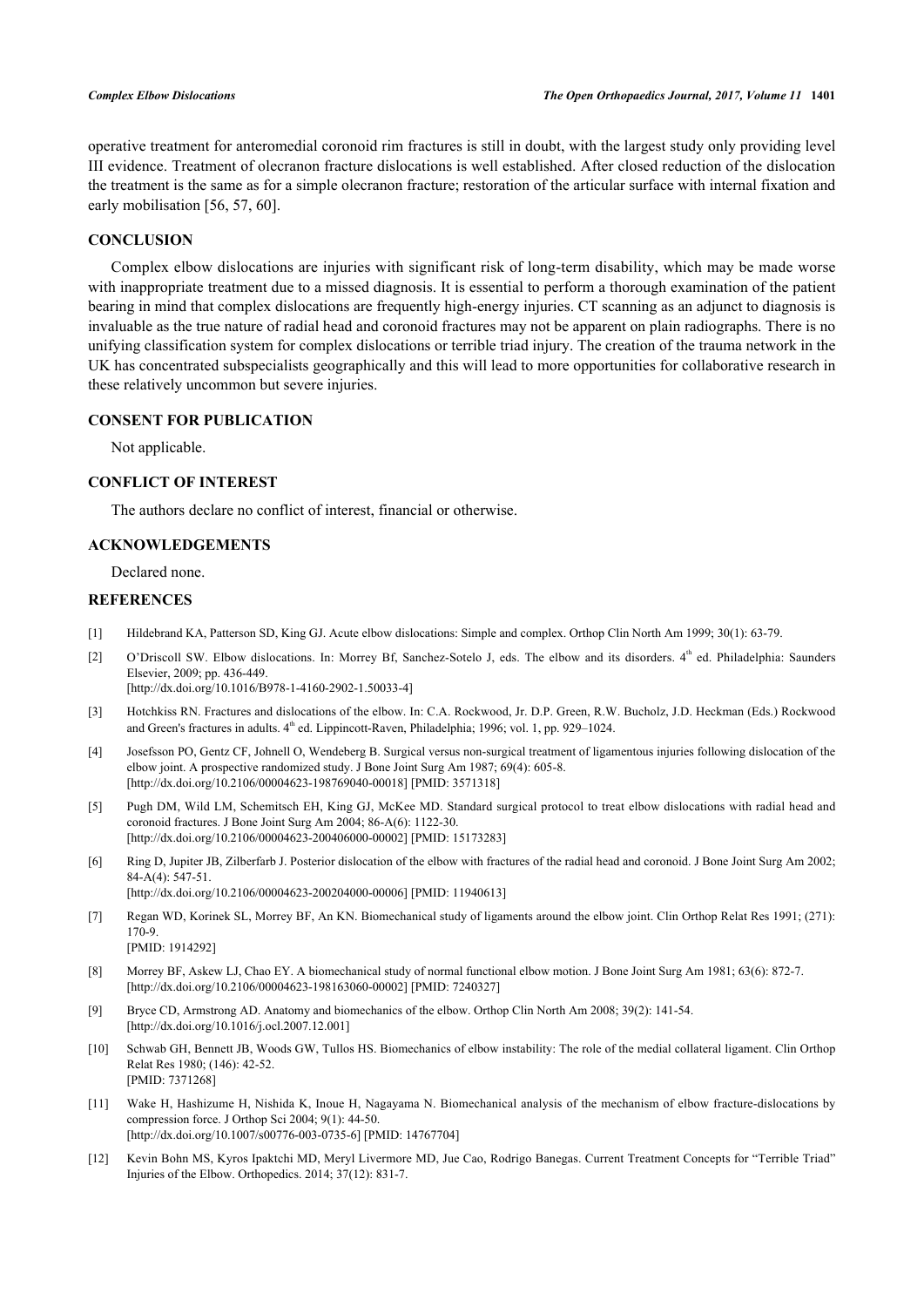- <span id="page-8-0"></span>[13] de Haan J, Schep N, Tuinebreijer W, den Hartog D. Complex and unstable simple elbow dislocations: A review and quantitative analysis of individual patient data. Open Orthop J 2010; 4: 80-6. [PMID: [20361035\]](http://www.ncbi.nlm.nih.gov/pubmed/20361035)
- <span id="page-8-1"></span>[14] Doornberg JN, Ring DC. Fracture of the anteromedial facet of the coronoid process. J Bone Joint Surg Am 2006; 88(10): 2216-24. [PMID: [17015599\]](http://www.ncbi.nlm.nih.gov/pubmed/17015599)
- <span id="page-8-2"></span>[15] Capo JT, Shamian B, Francisco R, *et al.* Fracture pattern characteristics and associated injuries of high-energy, large fragment, partial articular radial head fractures: a preliminary imaging analysis. J Orthop Traumatol 2014. [PMID: [25542062\]](http://www.ncbi.nlm.nih.gov/pubmed/25542062)
- <span id="page-8-3"></span>[16] Sanchez-Sotelo J, Romanillos O, Garay EG. Results of acute excision of the radial head in elbow radial head fracture-dislocations. J Orthop Trauma 2000; 14(5): 354-8. [\[http://dx.doi.org/10.1097/00005131-200006000-00009](http://dx.doi.org/10.1097/00005131-200006000-00009)] [PMID: [10926244\]](http://www.ncbi.nlm.nih.gov/pubmed/10926244)
- <span id="page-8-4"></span>[17] Ring D, Jupiter JB. Fracture-dislocation of the elbow. J Bone Joint Surg Am 1998; 80(4): 566-80. [\[http://dx.doi.org/10.2106/00004623-199804000-00014](http://dx.doi.org/10.2106/00004623-199804000-00014)] [PMID: [9563387\]](http://www.ncbi.nlm.nih.gov/pubmed/9563387)
- <span id="page-8-5"></span>[18] Broberg MA, Morrey BF. Results of treatment of fracture-dislocations of the elbow. Clin Orthop Relat Res 1987; (216): 109-19. [PMID: [3102139\]](http://www.ncbi.nlm.nih.gov/pubmed/3102139)
- <span id="page-8-6"></span>[19] Mason ML. Some observations on fractures of the head of the radius with a review of one hundred cases. Br J Surg 1954; 42(172): 123-32. [\[http://dx.doi.org/10.1002/bjs.18004217203](http://dx.doi.org/10.1002/bjs.18004217203)] [PMID: [13209035\]](http://www.ncbi.nlm.nih.gov/pubmed/13209035)
- <span id="page-8-7"></span>[20] Ring D. Displaced, unstable fractures of the radial head: Fixation *vs.* replacement--what is the evidence? Injury 2008; 39(12): 1329-37. [\[http://dx.doi.org/10.1016/j.injury.2008.04.011](http://dx.doi.org/10.1016/j.injury.2008.04.011)] [PMID: [18703190\]](http://www.ncbi.nlm.nih.gov/pubmed/18703190)
- <span id="page-8-8"></span>[21] Duckworth AD, McQueen MM, Ring D. Fractures of the radial head. Bone Joint J 2013; 95-B(2): 151-9. [\[http://dx.doi.org/10.1302/0301-620X.95B2.29877\]](http://dx.doi.org/10.1302/0301-620X.95B2.29877) [PMID: [23365021](http://www.ncbi.nlm.nih.gov/pubmed/23365021)]
- <span id="page-8-9"></span>[22] Scolaro JA, Beingessner D. Treatment of monteggia and transolecranon fracture-dislocations of the elbow: A critical analysis review. JBJS Rev 2014; 2(1): e3. [\[http://dx.doi.org/10.2106/JBJS.RVW.M.00049\]](http://dx.doi.org/10.2106/JBJS.RVW.M.00049) [PMID: [27490810](http://www.ncbi.nlm.nih.gov/pubmed/27490810)]
- <span id="page-8-10"></span>[23] O'Driscoll SW, Morrey BF, Korinek S, An KN. Elbow subluxation and dislocation. A spectrum of instability. Clin Orthop Relat Res 1992; (280): 186-97. [PMID: [1611741\]](http://www.ncbi.nlm.nih.gov/pubmed/1611741)
- <span id="page-8-11"></span>[24] Regan W, Morrey BF. Classification and treatment of coronoid process fractures. Orthopedics 1992; 15(7): 845-8. [PMID: [1630968\]](http://www.ncbi.nlm.nih.gov/pubmed/1630968)
- <span id="page-8-12"></span>[25] Seijas R, Ares-Rodriguez O, Orellana A, Albareda D, Collado D, Llusa M. Terrible triad of the elbow. J Orthop Surg (Hong Kong) 2009; 17(3): 335-9.

[\[http://dx.doi.org/10.1177/230949900901700319\]](http://dx.doi.org/10.1177/230949900901700319) [PMID: [20065376](http://www.ncbi.nlm.nih.gov/pubmed/20065376)]

- <span id="page-8-13"></span>[26] Doornberg JN, Ring D. Coronoid fracture patterns. J Hand Surg Am 2006; 31(1): 45-52. [\[http://dx.doi.org/10.1016/j.jhsa.2005.08.014\]](http://dx.doi.org/10.1016/j.jhsa.2005.08.014) [PMID: [16443103](http://www.ncbi.nlm.nih.gov/pubmed/16443103)]
- <span id="page-8-14"></span>[27] Guitton TG, Ring D. Nonsurgically treated terrible triad injuries of the elbow: Report of four cases. J Hand Surg Am 2010; 35(3): 464-7. [\[http://dx.doi.org/10.1016/j.jhsa.2009.12.015\]](http://dx.doi.org/10.1016/j.jhsa.2009.12.015) [PMID: [20193862](http://www.ncbi.nlm.nih.gov/pubmed/20193862)]
- <span id="page-8-15"></span>[28] Chan K, MacDermid JC, Faber KJ, King GJ, Athwal GS. Can we treat select terrible triad injuries nonoperatively? Clin Orthop Relat Res 2014; 472(7): 2092-9. [\[http://dx.doi.org/10.1007/s11999-014-3518-9\]](http://dx.doi.org/10.1007/s11999-014-3518-9) [PMID: [24549776](http://www.ncbi.nlm.nih.gov/pubmed/24549776)]
- <span id="page-8-16"></span>[29] Giannicola G, Sacchetti FM, Greco A, Cinotti G, Postacchini F. Management of complex elbow instability. Musculoskelet Surg 2010; 94(Suppl. 1): S25-36. [\[http://dx.doi.org/10.1007/s12306-010-0065-8\]](http://dx.doi.org/10.1007/s12306-010-0065-8) [PMID: [20383679](http://www.ncbi.nlm.nih.gov/pubmed/20383679)]
- <span id="page-8-17"></span>[30] Lindenhovius AL, Jupiter JB, Ring D. Comparison of acute versus subacute treatment of terrible triad injuries of the elbow. J Hand Surg Am 2008; 33(6): 920-6. [\[http://dx.doi.org/10.1016/j.jhsa.2008.02.007\]](http://dx.doi.org/10.1016/j.jhsa.2008.02.007) [PMID: [18656766](http://www.ncbi.nlm.nih.gov/pubmed/18656766)]
- <span id="page-8-20"></span>[31] Forthman C, Henket M, Ring DC. Elbow dislocation with intra-articular fracture: The results of operative treatment without repair of the medial collateral ligament. J Hand Surg Am 2007; 32(8): 1200-9. [\[http://dx.doi.org/10.1016/j.jhsa.2007.06.019\]](http://dx.doi.org/10.1016/j.jhsa.2007.06.019) [PMID: [17923304](http://www.ncbi.nlm.nih.gov/pubmed/17923304)]
- <span id="page-8-18"></span>[32] Jeong WK, Oh JK, Hwang JH, Hwang SM, Lee WS. Results of terrible triads in the elbow: The advantage of primary restoration of medial structure. J Orthop Sci 2010; 15(5): 612-9. [\[http://dx.doi.org/10.1007/s00776-010-1515-8\]](http://dx.doi.org/10.1007/s00776-010-1515-8) [PMID: [20953921](http://www.ncbi.nlm.nih.gov/pubmed/20953921)]
- <span id="page-8-21"></span>[33] Papatheodorou LK, Rubright JH, Heim KA, Weiser RW, Sotereanos DG. Terrible triad injuries of the elbow: Does the coronoid always need to be fixed? Clin Orthop Relat Res 2014; 472(7): 2084-91. [\[http://dx.doi.org/10.1007/s11999-014-3471-7\]](http://dx.doi.org/10.1007/s11999-014-3471-7) [PMID: [24474322](http://www.ncbi.nlm.nih.gov/pubmed/24474322)]
- <span id="page-8-19"></span>[34] McKee MD, Pugh DM, Wild LM, Schemitsch EH, King GJ. Standard surgical protocol to treat elbow dislocations with radial head and coronoid fractures. Surgical technique. J Bone Joint Surg Am 2005; 87(Pt 1)(Suppl. 1): 22-32.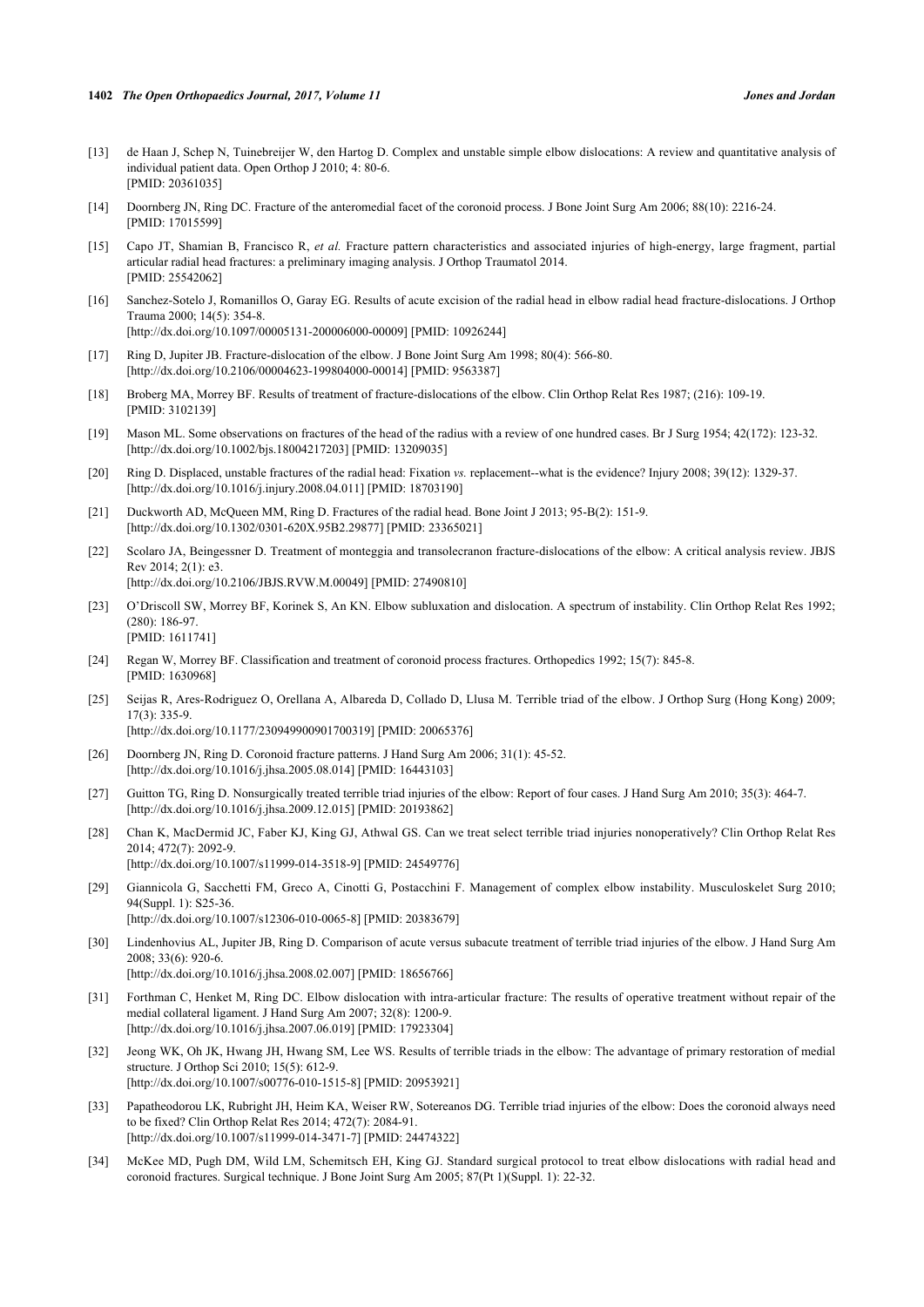[\[http://dx.doi.org/10.2106/00004623-200503001-00002](http://dx.doi.org/10.2106/00004623-200503001-00002)] [PMID: [15743844\]](http://www.ncbi.nlm.nih.gov/pubmed/15743844)

- <span id="page-9-0"></span>[35] Garrigues GE, Wray WH III, Lindenhovius AL, Ring DC, Ruch DS. Fixation of the coronoid process in elbow fracture-dislocations. J Bone Joint Surg Am 2011; 93(20): 1873-81. [\[http://dx.doi.org/10.2106/JBJS.I.01673](http://dx.doi.org/10.2106/JBJS.I.01673)] [PMID: [22012524](http://www.ncbi.nlm.nih.gov/pubmed/22012524)]
- <span id="page-9-1"></span>[36] Toros T, Ozaksar K, Sügün TS, Kayalar M, Bal E, Ada S. The effect of medial side repair in terrible triad injury of the elbow. Acta Orthop Traumatol Turc 2012; 46(2): 96-101. [\[http://dx.doi.org/10.3944/AOTT.2012.2632](http://dx.doi.org/10.3944/AOTT.2012.2632)] [PMID: [22491433\]](http://www.ncbi.nlm.nih.gov/pubmed/22491433)
- <span id="page-9-2"></span>[37] Chemama B, Bonnevialle N, Peter O, Mansat P, Bonnevialle P. Terrible triad injury of the elbow: How to improve outcomes? Orthop Traumatol Surg Res 2010; 96(2): 147-54. [\[http://dx.doi.org/10.1016/j.otsr.2009.11.009](http://dx.doi.org/10.1016/j.otsr.2009.11.009)] [PMID: [20417913\]](http://www.ncbi.nlm.nih.gov/pubmed/20417913)
- <span id="page-9-3"></span>[38] Yang Y, Wang F. Hinged external fixator with mini-plate to treat terrible triad of elbow. Zhongguo Xiu Fu Chong Jian Wai Ke Za Zhi 2013; 27(2): 151-4. [PMID: [23596679\]](http://www.ncbi.nlm.nih.gov/pubmed/23596679)
- <span id="page-9-4"></span>[39] Chen HW, Liu GD, Wu LJ. Complications of treating terrible triad injury of the elbow: A systematic review. PLoS One 2014; 9(5): e97476. [\[http://dx.doi.org/10.1371/journal.pone.0097476](http://dx.doi.org/10.1371/journal.pone.0097476)] [PMID: [24832627\]](http://www.ncbi.nlm.nih.gov/pubmed/24832627)
- <span id="page-9-5"></span>[40] van Riet RP, Morrey BF, O'Driscoll SW. Use of osteochondral bone graft in coronoid fractures. J Shoulder Elbow Surg 2005; 14(5): 519-23. [\[http://dx.doi.org/10.1016/j.jse.2004.11.007\]](http://dx.doi.org/10.1016/j.jse.2004.11.007) [PMID: [16194745](http://www.ncbi.nlm.nih.gov/pubmed/16194745)]
- <span id="page-9-6"></span>[41] Leigh WB, Ball CM. Radial head reconstruction versus replacement in the treatment of terrible triad injuries of the elbow. J Shoulder Elbow Surg 2012; 21(10): 1336-41. [\[http://dx.doi.org/10.1016/j.jse.2012.03.005\]](http://dx.doi.org/10.1016/j.jse.2012.03.005) [PMID: [22705316](http://www.ncbi.nlm.nih.gov/pubmed/22705316)]
- <span id="page-9-7"></span>[42] Egol KA, Immerman I, Paksima N, Tejwani N, Koval KJ. Fracture-dislocation of the elbow functional outcome following treatment with a standardized protocol. Bull NYU Hosp Jt Dis 2007; 65(4): 263-70. [PMID: [18081545\]](http://www.ncbi.nlm.nih.gov/pubmed/18081545)
- <span id="page-9-8"></span>[43] Pai V, Pai V. Use of suture anchors for coronoid fractures in the terrible triad of the elbow. J Orthop Surg (Hong Kong) 2009; 17(1): 31-5. [\[http://dx.doi.org/10.1177/230949900901700108\]](http://dx.doi.org/10.1177/230949900901700108) [PMID: [19398790](http://www.ncbi.nlm.nih.gov/pubmed/19398790)]
- <span id="page-9-9"></span>[44] Shukla DR, Pillai G, McAnany S, Hausman M, Parsons BO. Heterotopic ossification formation after fracture-dislocations of the elbow. J Shoulder Elbow Surg 2015; 24(3): 333-8. [\[http://dx.doi.org/10.1016/j.jse.2014.11.037\]](http://dx.doi.org/10.1016/j.jse.2014.11.037) [PMID: [25601384](http://www.ncbi.nlm.nih.gov/pubmed/25601384)]
- <span id="page-9-10"></span>[45] Ring D, Doornberg JN. Fracture of the anteromedial facet of the coronoid process. Surgical technique. J Bone Joint Surg Am 2007; 89(Suppl. 2 Pt.2): 267-83. [\[http://dx.doi.org/10.2106/00004623-200709001-00010](http://dx.doi.org/10.2106/00004623-200709001-00010)] [PMID: [17768221\]](http://www.ncbi.nlm.nih.gov/pubmed/17768221)
- <span id="page-9-11"></span>[46] Pollock JW, Brownhill J, Ferreira L, McDonald CP, Johnson J, King G. The effect of anteromedial facet fractures of the coronoid and lateral collateral ligament injury on elbow stability and kinematics. J Bone Joint Surg Am 2009; 91(6): 1448-58. [\[http://dx.doi.org/10.2106/JBJS.H.00222\]](http://dx.doi.org/10.2106/JBJS.H.00222) [PMID: [19487524](http://www.ncbi.nlm.nih.gov/pubmed/19487524)]
- <span id="page-9-12"></span>[47] Moon JG, Bither N, Jeon YJ, Oh SM. Non surgically managed anteromedial coronoid fractures in posteromedial rotatory instability: three cases with 2 years follow-up. Arch Orthop Trauma Surg 2013; 133(12): 1665-8. [\[http://dx.doi.org/10.1007/s00402-013-1846-y\]](http://dx.doi.org/10.1007/s00402-013-1846-y) [PMID: [23995551](http://www.ncbi.nlm.nih.gov/pubmed/23995551)]
- <span id="page-9-13"></span>[48] Rhyou IH, Kim KC, Lee JH, Kim SY. Strategic approach to O'Driscoll type 2 anteromedial coronoid facet fracture. J Shoulder Elbow Surg 2014; 23(7): 924-32. [\[http://dx.doi.org/10.1016/j.jse.2014.02.016\]](http://dx.doi.org/10.1016/j.jse.2014.02.016) [PMID: [24810081](http://www.ncbi.nlm.nih.gov/pubmed/24810081)]
- <span id="page-9-14"></span>[49] Park SM, Lee JS, Jung JY, Kim JY, Song KS. How should anteromedial coronoid facet fracture be managed? A surgical strategy based on O'Driscoll classification and ligament injury. J Shoulder Elbow Surg 2015; 24(1): 74-82. [\[http://dx.doi.org/10.1016/j.jse.2014.07.010\]](http://dx.doi.org/10.1016/j.jse.2014.07.010) [PMID: [25304044](http://www.ncbi.nlm.nih.gov/pubmed/25304044)]
- <span id="page-9-15"></span>[50] Wilkerson RD. Anterior elbow dislocation associated with olecranon fractures-review of the literature and case report. Iowa Orthop J 1993; 13: 223-5. [PMID: [7820748\]](http://www.ncbi.nlm.nih.gov/pubmed/7820748)
- <span id="page-9-16"></span>[51] Hu X, Xiang M, Chen H, Yang S, Tang H, Yang G. Operative treatment of anterior olecranon fracture-dislocation. Zhongguo Xiu Fu Chong Jian Wai Ke Za Zhi 2012; 26(12): 1462-5. [PMID: [23316636\]](http://www.ncbi.nlm.nih.gov/pubmed/23316636)
- <span id="page-9-17"></span>[52] Pérez-Ubeda MJ. Our experience in the treatment of trans-olecranon fracture-dislocation of the elbow. J Bone Joint Surg Br 2006; 88-B(SUPP I 192)
- <span id="page-9-18"></span>[53] Ring D, Jupiter JB, Sanders RW, Mast J, Simpson NS. Transolecranon fracture-dislocation of the elbow. J Orthop Trauma 1997; 11(8): 545-50.

[\[http://dx.doi.org/10.1097/00005131-199711000-00001](http://dx.doi.org/10.1097/00005131-199711000-00001)] [PMID: [9415859\]](http://www.ncbi.nlm.nih.gov/pubmed/9415859)

<span id="page-9-19"></span>[54] Chung CH, Wang SJ, Chang YC, Wu SS. Reconstruction of the coronoid process with iliac crest bone graft in complex fracture-dislocation of elbow. Arch Orthop Trauma Surg 2007; 127(1): 33-7. [\[http://dx.doi.org/10.1007/s00402-006-0198-2\]](http://dx.doi.org/10.1007/s00402-006-0198-2) [PMID: [16896743](http://www.ncbi.nlm.nih.gov/pubmed/16896743)]